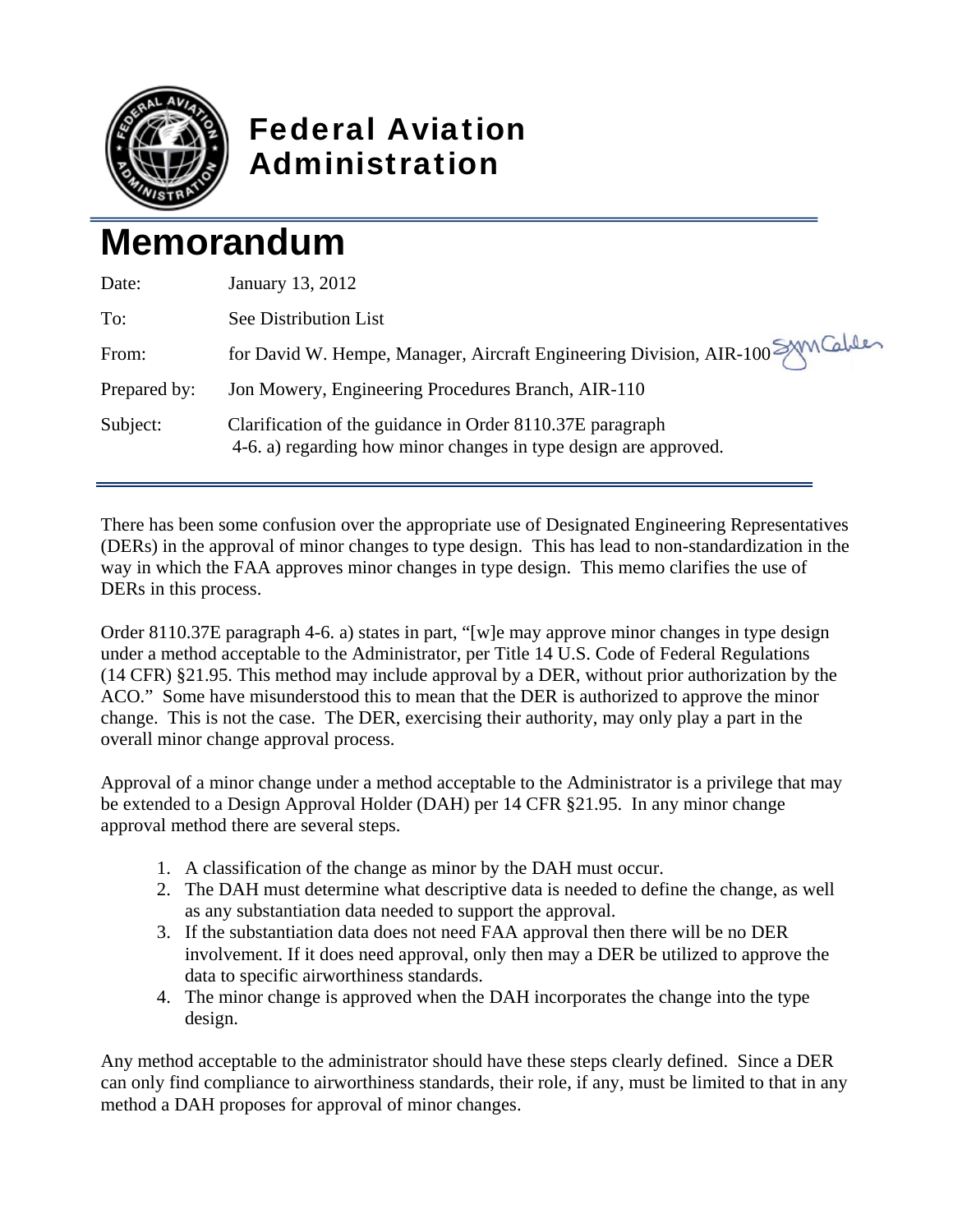This clarification will be included in the next revision to the order. If there are any questions, please contact Jon Mowery, Engineering Procedures Office, AIR-110 at 562-627-5207 or jon.mowery@faa.gov.